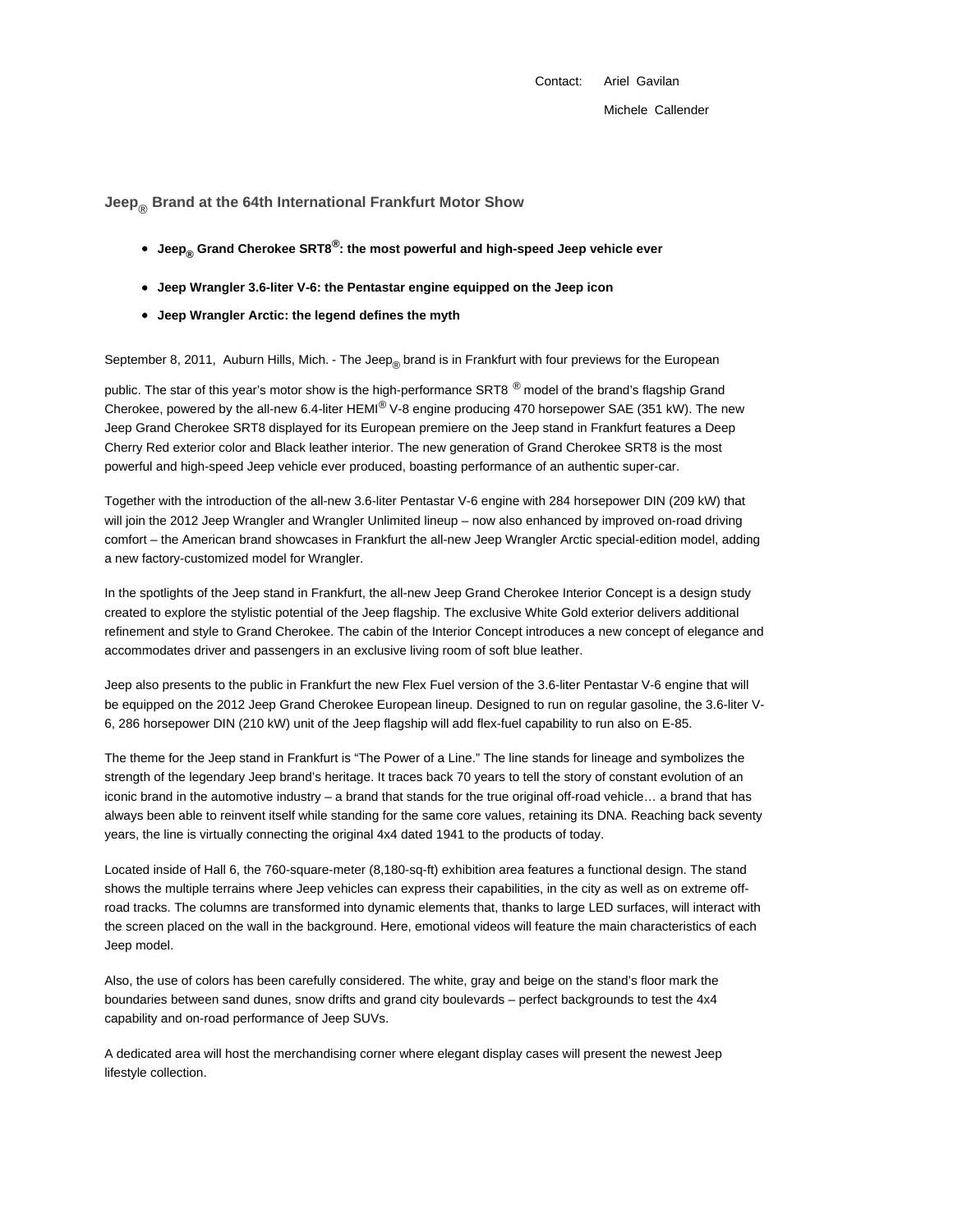## **Jeep Grand Cherokee SRT8**

The new generation of the Jeep Grand Cherokee SRT8 makes its European debut at this year's Frankfurt Motor Show. Grand Cherokee SRT8 combines the legendary Jeep capability and utility with head-turning 'Street and Racing Technology' performance. With the all-new 6.4-liter HEMI V-8 that delivers 470 horsepower SAE (351 kW) and 630 N•m (465 lb-ft) of torque, the best-performing Jeep vehicle ever achieves 0-100 km/h in 4.9 seconds, a top speed of 255 km/h (up to 160 mph) and 100-0 km/h braking within 35m.

The new Jeep Grand Cherokee SRT8 is also the best-handling Jeep vehicle ever and features advanced new active damping suspension managed by a new Selec-Track system. A new active valve exhaust system allows for standard Fuel Saver Technology to ensure a 13-percent improvement in highway fuel efficiency and 720-km range (more than 445 mi). The lowered profile, race-inspired interior and exclusive SRT steering wheel with mounted paddle shifters give a performance-oriented style to the Jeep flagship and anticipate the sporty performance granted both on road and at the race track.

The new Jeep Grand Cherokee SRT8 will be available in European Jeep dealerships in the first quarter of 2012.

## **Jeep Wrangler 3.6-liter Pentastar V-6**

In Frankfurt, Jeep introduces the all-new 3.6-liter Pentastar V-6 petrol engine that will be equipped on the 2012 Jeep Wrangler and Wrangler Unlimited. Wrangler is the icon of the Jeep brand and the original 4x4 appreciated worldwide for its extraordinary off-road capability and its unique personality.

The 3.6-liter V-6 powertrain improves Jeep Wrangler's on-road driving dynamics and refinement, providing more fuel efficiency, more power and more torque. The new 3.6-liter Pentastar engine delivers 284 horsepower DIN (209 kW) and 347 N•m (256 lb-ft) of torque and is paired with an upgraded five-speed automatic transmission for refined shifting and greater performance. The proven six-speed manual transmission is also available on the new 3.6-liter Pentastar engine.

Quieter operation and improved on-road comfort now combine with even more off-road prowess. The new petrol engine joins the 2.8-liter turbo diesel powertrain already available in the European Jeep Wrangler lineup, in combination with a five-speed automatic and a six-speed manual transmission.

The 3.6-liter Pentastar engine will be introduced in Jeep dealerships in Europe starting November 2011 and will be equipped on the Sport, Sahara and Rubicon trim levels of Jeep Wrangler and Wrangler Unlimited.

## **Jeep Wrangler Arctic**

In order to highlight the most adventurous soul and the legendary 4x4 capability of the iconic Jeep Wrangler, Jeep introduces in Frankfurt the all-new Arctic special-edition model.

The grueling and demanding environments of the arctic offer the type of terrain the legendary Jeep Wrangler was engineered to conquer. Based on the Jeep Wrangler Sahara model, the Arctic's winter theme is immediately recognizable. The new special edition features exclusive styling cues. The Arctic badge and decal recall the Yeti, the legendary creature that according to folk tradition lives in the uncontaminated nature of the extreme North.

With unique black 17-inch wheels, original Mopar<sup>®</sup> accessories and an exclusive interior enhanced by distinctive colors and details, Jeep Wrangler Arctic is powered by the new 3.6-liter Pentastar V-6 petrol engine matched with the automatic five-speed transaxle or by the 2.8-liter turbo diesel powertrain paired with a six-speed manual or five-speed automatic transmission.

The new Arctic model will be introduced in European Jeep dealerships in the first quarter of 2012 and will be available for Jeep Wrangler and Wrangler Unlimited.

#### **Jeep Grand Cherokee Interior Concept**

Jeep presents in Frankfurt the all-new Jeep Grand Cherokee Interior Concept. With exclusive blue leather seats and careful interior details, the new concept is a design exercise that shows what level of first-class refinement, style and craftsmanship the Jeep brand can reach with its flagship model. The Grand Cherokee Interior Concept combines the power and on-road comfort of a high-class sedan with advanced Jeep technology in a unique package inspired by excellence.